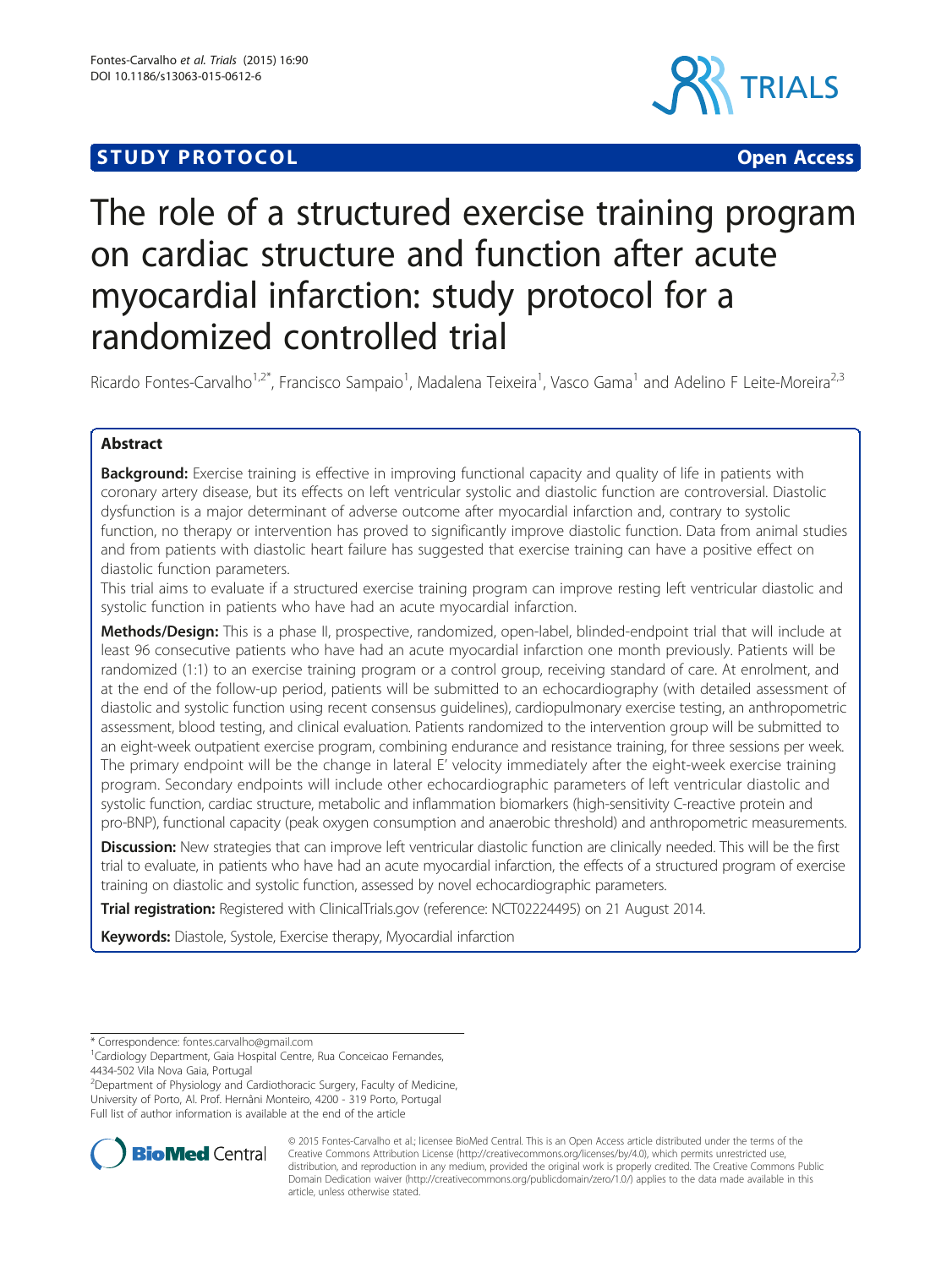# Background

Exercise training is effective in improving functional capacity and quality of life in patients with coronary artery disease [\[1,2](#page-4-0)]. It is known that exercise can improve several cardiovascular and non-cardiovascular parameters, such as glucose metabolism, skeletal muscle function, oxidative stress, vascular function, pulmonary circulation, ischemiareperfusion lesion, and ventricular remodelling [\[3\]](#page-4-0).

However, the effect of exercise training on left ventricle systolic and diastolic function is still controversial [[4](#page-4-0)[-6](#page-5-0)], especially after acute myocardial infarction (AMI), where no longitudinal study has evaluated cardiac function using modern echocardiographic parameters, such as those derived from tissue Doppler analysis. After AMI, the effect of exercise training on diastolic function can be clinically relevant because the majority of these patients have diastolic dysfunction (DD) [\[4](#page-4-0)[,7,8](#page-5-0)] and, most importantly, because no therapy or intervention has been shown to significantly improve diastolic function [\[9\]](#page-5-0). Data from animal studies are encouraging, showing that endurance training can improve myocardial relaxation and calcium homeostasis by increasing the myocardial expression of SERCA2a and phospholamban (PLB) [[10](#page-5-0),[11](#page-5-0)]. Also, a recent study evaluating patients with heart failure with preserved ejection fraction (also known as diastolic heart failure) has shown that the combination of endurance and resistance training can improve diastolic function parameters [[12](#page-5-0)]. Finally, it is also still controversial whether systolic function can be improved by exercise training [[4,](#page-4-0)[13,14\]](#page-5-0). Most of these studies were small, lacked control groups, and evaluated systolic function only by ejection fraction, which has several limitations in the evaluation of global left ventricle systolic function [\[15](#page-5-0)].

In this trial our aim is to assess, in patients who have had an AMI, if a structured exercise training program can improve resting left ventricular systolic and diastolic function.

# Methods/Design

# Trial design

In this prospective, randomized, open-label, blindedendpoint ("The Effect of Exercise Training on Cardiac Structure and Function") trial, patients who have had an AMI one month previously will be randomized (1:1) to be included in an eight-week duration exercise training program or a control group, receiving standard of care. Immediately before enrolment and at the end of the follow-up period, patients will be submitted to a clinical evaluation, detailed echocardiography, cardiopulmonary exercise testing, and an anthropometric assessment, according to the study design outlined in Figure 1. Because the intervention is a structured exercise training program, it is not possible to perform patient blinding. However, the medical staff performing all the measurements will be blinded to the type of intervention.



The primary endpoint will be the change in lateral E' velocity between baseline and follow-up.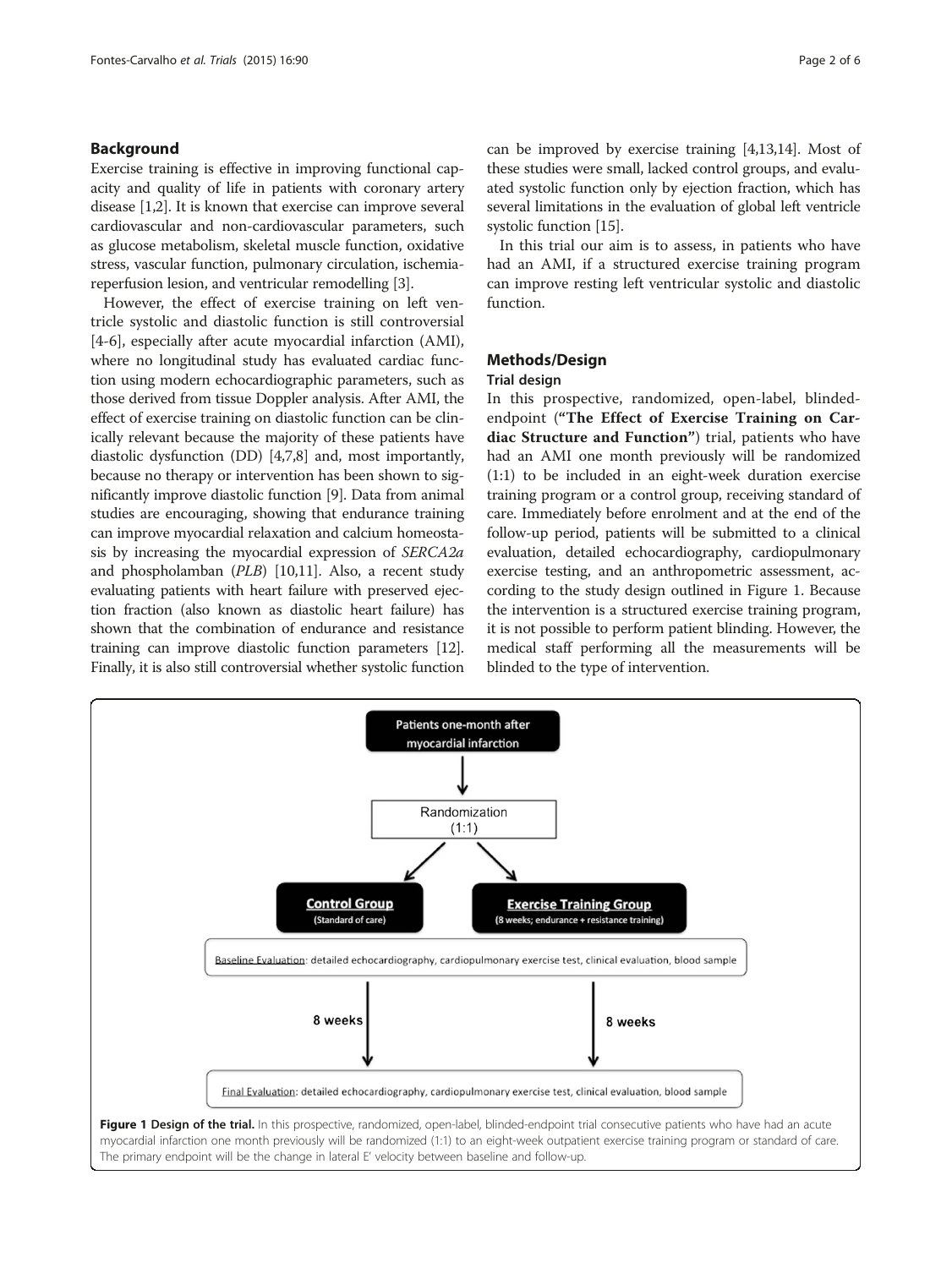Randomization by blocks will be used with an allocation sequence based on a fixed block size of eight, generated with a computer random number generator.

# Participants

Eligible patients will be consecutive individuals admitted to Gaia Hospital Centre (a tertiary care hospital with a reference population of 700,000 patients) after AMI, including both ST-elevation and non-ST elevation myocardial infarction. For inclusion in the study, we will use the criteria in the universal definition of myocardial infarction [[16](#page-5-0)]. Table 1 details the study's inclusion and exclusion criteria.

#### Intervention: the exercise training program

Patients randomized to the exercise training group will be included in an eight-week outpatient program, encompassing three sessions per week, combining endurance and resistance training. Each session will consist of 10 minutes of warm up, 50 minutes of aerobic and resistance training, and 10 minutes of cool down. During the eight weeks, endurance training (cycling in the first four weeks and treadmill in the remaining four weeks) of increasing intensity will be performed. Training intensity will be individualized to a target heart rate of 70 to 85% of the maximal heart rate achieved in the baseline cardiopulmonary exercise test. Resistance training will also be included in each session consisting of arm, leg, and thoracic exercises, including dumbbell or weight training depending, on the patient's condition and exercise capacity. Clinical and training

# Table 1 Study population: inclusion and exclusion criteria

#### Inclusion criteria:

Between 18 and 75-years-old

Acute myocardial infarction (according to the universal definition of myocardial infarction [\[16\]](#page-5-0))

Both ST elevation and non-ST elevation myocardial infarction

One month since discharge

Left ventricular ejection fraction >30%

Able to exercise

#### Exclusion criteria

Moderate or severe valvular disease

Atrial fibrillation

Uncontrolled atrial or ventricular tachyarrhythmias

Exercise-induced myocardial ischemia

Pericardial disease

Moderate or severe chronic lung disease (vital capacity and/or forced expiratory volume in 1 second <80% of age-dependent predicted value)

Severe renal disease or dysfunction (creatinine clearance <30 mL/min, calculated by the Cockcroft-Gault formula)

Anaemia (hemoglobin <12 g/dL)

parameters will be monitored throughout the exercise including arterial blood pressure, heart rate, glycaemia (in diabetic patients), and training level intensity. Fatigue will be monitored using the Borg scale.

Patients randomized to the control group will receive standard of care, with regular appointments with the cardiologist, optimized medication, and recommendations on healthy lifestyle.

# Measurements: the echocardiographic evaluation protocol

A single experienced cardiologist, blinded to the patient assignment group, will perform all echocardiographic studies using an ultrasound system (iE33, Philips Medical Solutions, Best, The Netherlands) equipped with an S5-1 and X5-1 transducer. Cardiac chamber dimensions, volumes, and left ventricular mass will be measured according to current recommendations and indexed to body surface area [\[17](#page-5-0)]. Mitral inflow velocities will be accessed using pulsed-wave Doppler in the apical four-chamber view, placed between the tips of the mitral leaflets and velocities recorded at end-expiration. Tissue Doppler velocities will also be acquired at end-expiration, in the apical four-chamber view, with the sample positioned at the septal and lateral mitral annulus for determination of systolic (S'), early diastolic (E'), and late diastolic (A') velocities. Pulsed wave Doppler velocities at the upper right pulmonary vein will also be recorded to calculate the Ard-Ad relation: the time difference between the duration of the atrial reverse wave of the pulmonary flow (Ard) and the mitral A-wave duration. For all parameters, the average of three consecutive heart beats will be recorded.

Left ventricle diastolic function will be evaluated according to the EAE/ASE consensus guidelines on diastolic function evaluation [\[18](#page-5-0)], which include the determination of peak early (E) and late (A) diastolic mitral inflow velocities, deceleration time of early left ventricular filling (DT), E/A ratio, isovolumetric relaxation time (IVRT), myocardial early diastolic velocities at the septal and lateral side of mitral annulus (E' septal, E' lateral, and E' mean), E/E' ratio (including septal, lateral, and mean E/E') and Ard-Ad relation. Moreover, using the consensus criteria [\[18\]](#page-5-0), patients will be categorized in DD grades: normal diastolic function, grade I (mild DD), grade II (moderate DD), and grade III (severe DD), by two blinded independent cardiologists. In case of discordance, each case will be discussed individually.

Left ventricle systolic function will be evaluated by calculation of biplane ejection fraction (Simpson's rule) and determination of systolic velocities at the septal and lateral side of mitral annulus by tissue Doppler (S' septal and S' lateral). It is known that, compared to ejection fraction, S' velocities are more sensitive parameters for global and regional systolic function evaluation after myocardial infarction [[19](#page-5-0)].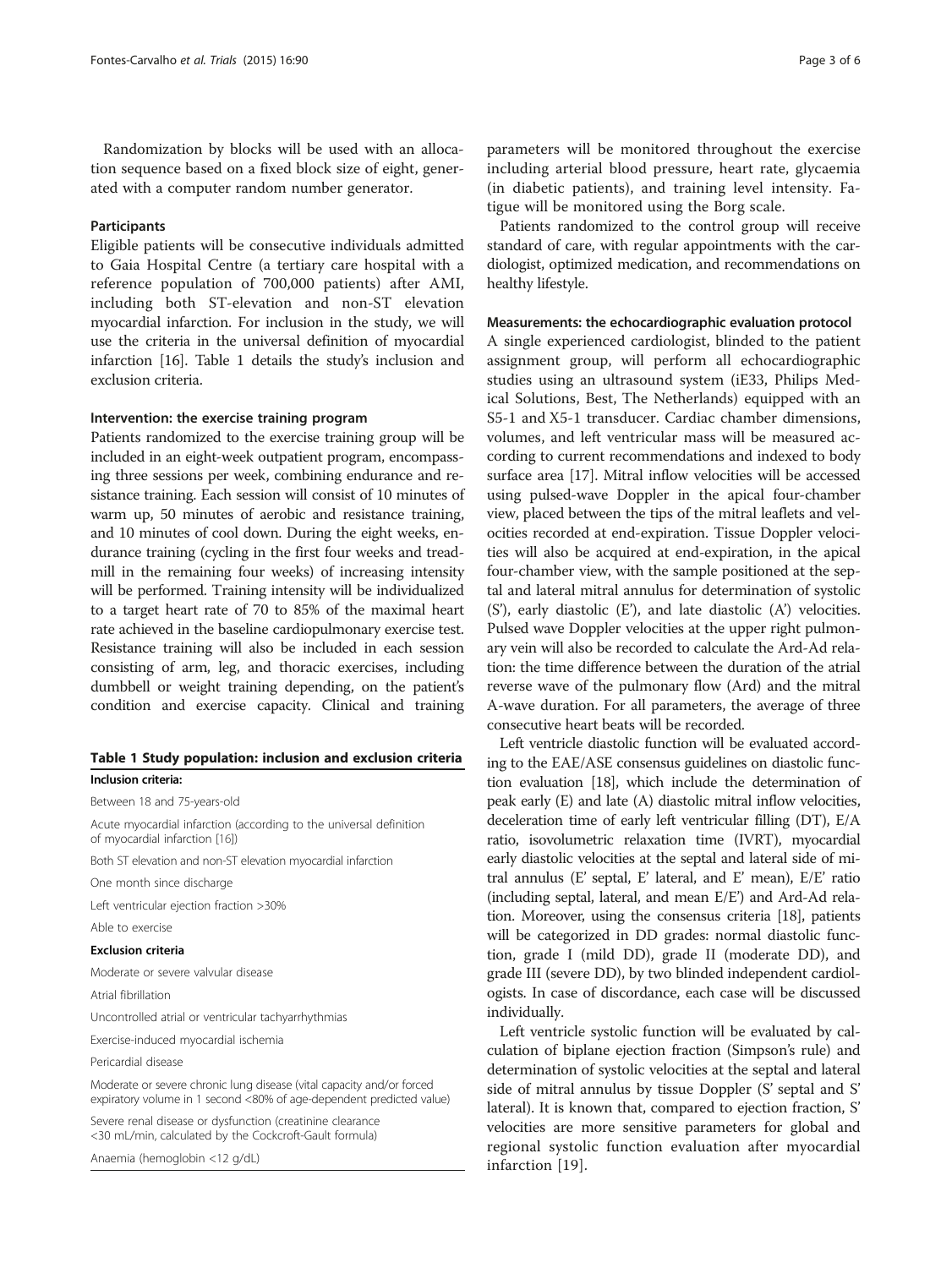#### Measurements: cardiopulmonary exercise testing

At the beginning and end of the study protocol, patients will be submitted to symptom-limited cardiopulmonary exercise testing on a treadmill, using the modified Bruce protocol (Cardiovit CS-200 Ergo Spiro; Schiller, Baar, Switzerland). Expired gases will be continuously collected throughout exercise and analyzed for ventilatory volume (VE) and for oxygen  $(O_2)$  and carbon dioxide  $(CO_2)$  content, using dedicated analyzers. Standard spirometry (forced expiratory volume in one second (FEV1) and forced vital capacity (FVC)) will also be performed before the exercise test. Equipment calibration and all measurements will be done according to the recommendations of the American Thoracic Society and American College of Chest Physicians [[20](#page-5-0)]. The following variables will be calculated: peak oxygen consumption  $(pVO<sub>2</sub>)$ , measured in milliliter per kilogram per minute (mL/Kg/min); peak respiratory exchange ratio, defined by the ratio of  $CO<sub>2</sub>$  production to  $O<sub>2</sub>$  consumption at peak effort; oxygen consumption at anaerobic threshold (AT), defined as the point at which  $CO<sub>2</sub>$  production increases disproportionately in relation to  $O<sub>2</sub>$  consumption, obtained from a graph plotting  $O<sub>2</sub>$  consumption against  $CO<sub>2</sub>$  production; and total exercise duration (seconds). It is known that cardiopulmonary exercise testing with  $O_2$ consumption measurement provides the most accurate, reliable, and reproducible measurements of exercise capacity [[21\]](#page-5-0). We will assess exercise capacity mainly by measuring  $pVO<sub>2</sub>$ , which is considered the gold standard parameter for functional capacity assessment [[22\]](#page-5-0). However, we will also evaluate submaximal exercise capacity by determination of the ventilatory AT that has the advantage of being relatively effort independent [\[21](#page-5-0)].

# Measurements: clinical, analytical, and anthropometric data

At baseline and at the end of the study protocol all patients will be submitted to a clinical evaluation performed by a cardiologist, a blood sample, and detailed anthropometric evaluation. The clinical evaluation will include an interview, review of medical registries, and a physical examination to collect data on cardiovascular risk factors, previous medical history, medication use or change since last evaluation, symptoms of angina, and New York Heart Association functional status (NYHA class).

The anthropometric evaluation will include the measurement of height, weight, waist circumference, and hip circumference. Body mass index  $((BMI)$  weight/height<sup>2</sup> in kg/m<sup>2</sup>) will be calculated for each subject. Waist circumference will be measured at the midpoint between the iliac crest and the lower rib margins, measured in the midaxillary line. Body composition will be assessed by bioelectrical impedance analysis (Tanita Inner Scan BC-522; Tanita, Tokyo, Japan) to determine body fat percentage (%).

A fasting venous blood sample will be obtained immediately before and after the study for measurement of glucose, total cholesterol, LDL-cholesterol, HDL-cholesterol, triglycerides, high-sensitivity C-reactive protein, and N-terminal pro-BNP. Insulin resistance will be assessed using the Homeostasis Model Assessment of Insulin Resistance (HOMA-IR) score.

# Study endpoints

The primary endpoint will be the change in E' lateral velocity after the eight-week exercise training program. Secondary endpoints will be other echocardiographic parameters of left ventricular diastolic and systolic function, metabolic and inflammation biomarkers, functional capacity, and anthropometric measurements, as detailed in Study primary and secondary endpoints:

# Primary endpoint

E' lateral velocity: change between baseline and follow-up Secondary endpoints

– Left ventricular diastolic function parameters: E' septal velocity; E/E' septal, lateral and mean ratio; E/A ratio; E-wave deceleration time; isovolumetric relaxation time; diastolic dysfunction grades according to the ASE/ESE consensus

– Systolic function parameters:

Ejection fraction, S' lateral and septal velocities – Functional capacity parameters:

Peak  $VO_2$ ;  $VO_2$  at anaerobic threshold; exercise duration

– Metabolic biomarkers:

Insulin and glucose plasma levels; insulin resistance (Homeostasis Model Assessment);

– Cardiovascular biomarkers:

N-terminal pro-BNP and high sensitivity C-reactive protein

– Anthropometric parameters:

Weight, body mass index, waist and hip perimeter, fat mass percentage by bioimpedance analysis

#### Statistical analysis and sample size calculation

The analysis of the primary endpoint will be performed on an intention-to-treat basis by repeated-measures analysis of covariance (ANCOVA), including the following variables: baseline E′ velocity, age, mean arterial pressure, treatment group, gender, and baseline degree of DD.

To calculate the sample size we used as a reference the data from the study of Edelman et al., which tested the effect of exercise training in patients with heart failure with preserved ejection fraction [[12](#page-5-0)]. Assuming a standard deviation of the change in E' velocity from baseline to follow-up of 1.5 cm/s in each group, we estimated that, to detect a difference of 1 cm/s in the change of E' velocity between treatment groups, a minimum of 48 patients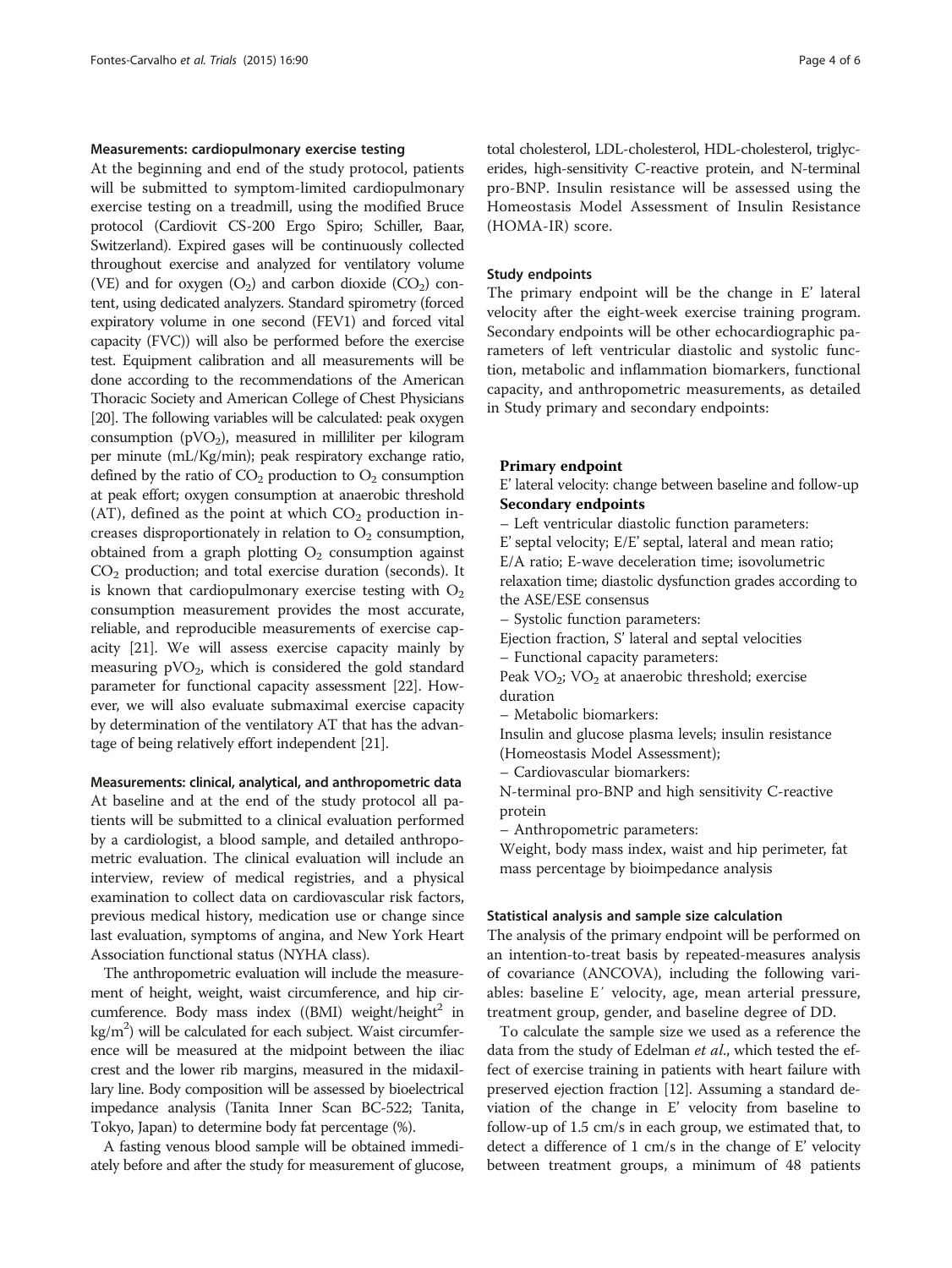<span id="page-4-0"></span>would be required in each group. A significance level of 5% and a statistical power of 90% will be defined.

# Ethical and legal issues

Informed consent will be obtained from all patients prior to study beginning. The ethics review board (Comissão de Ética do Centro Hospitalar de Vila Nova de Gaia) approved the study protocol (reference: 627/10). The study conforms to the principles outlined in the Declaration of Helsinki (1975) and has been registered at ClinicalTrials. gov (reference: NCT02224495).

# **Discussion**

Until now no therapy or intervention has proved to significantly improve diastolic function and to change the prognosis of diastolic heart failure [\[9,23\]](#page-5-0). Structured programs of exercise training can have several benefits in metabolic, muscular, pulmonary, and cardiovascular parameters. Data from experimental studies also suggest that exercise training can improve systolic and diastolic function and promote favorable myocardial remodelling [[10,11](#page-5-0)]. In this study, we aim to evaluate the impact of a structured program of endurance plus resistance training on cardiac function in patients who have had an AMI. Theoretically, the benefits of exercise training can depend on clinical context and on the type, intensity, and duration of exercise [\[24,25](#page-5-0)]. In this study, we will test a combination of endurance plus resistance training during eight-weeks, encompassing three sessions per week. The combination of endurance and strength training is important because strength training is useful to accelerate the improvements in skeletal muscle bulk and function. The protocol that will be used is similar to the one applied by Edelmann et al., that also tested the effect of exercise training on diastolic function in patients with heart failure with preserved ejection fraction [[12](#page-5-0)].

Cardiac function will be assessed by echocardiography using both traditional parameters and those derived from tissue Doppler imaging. Diastolic function will be evaluated according to the latest consensus criteria between the American Society of Echocardiography and the European Association of Echocardiography. For the evaluation of left ventricular diastolic function it is known that traditional parameters, based on mitral inflow and pulmonary vein flow velocities (such as the E/A ratio, DT, or Ard-Ad), are markedly influenced by loading conditions, left ventricular compliance, and left atrium function [\[18,23,26,27](#page-5-0)]. Therefore the primary endpoint in this study will be the E' velocity, determined by tissue Doppler analysis. Several studies have shown that E' velocity is closely related with left ventricular relaxation assessed invasively by tau (the time constant of isovolumic pressure decline) [[28,29](#page-5-0)]. We will also evaluate the E/E' ratio, which is a diastolic function parameter derived from tissue Doppler that closely

reflects left ventricular filling pressures determined invasively [\[18,30](#page-5-0)]. Systolic function will be evaluated by ejection fraction and by systolic mitral annulus velocities (S' velocity) from tissue Doppler. It is known that ejection fraction is both preload- and afterload-dependent, and has several limitations in the assessment of global left ventricle systolic function. On the contrary, the evaluation of S' velocities is more sensitive in the evaluation of global and regional systolic function after myocardial infarction [[19](#page-5-0)].

# Trial status

Recruitment for the study has finished; 188 patients have been included as of February 2015.

#### Abbreviations

AMI: Acute myocardial infarction; ASE: American Society of Echocardiography; AT: Anaerobic threshold; BMI: Body mass index; BNP: Brain Natriuretic Peptide; DD: Diastolic dysfunction; DT: Deceleration time; EAE: European Association of Echocardiography; IVRT: Isovolumetric relaxation time; HOMA-IR: Homeostasis Model Assessment of Insulin Resistance; pVO<sub>2</sub>: Peak oxygen consumption.

#### Competing interests

The authors declare that they have no competing interests.

#### Authors' contributions

RFC participated in the conception and design of the research, statistical analysis, fund raising, drafting and revision of the manuscript. FS participated in the design of the research, drafting and revision of the manuscript. MT participated in the conception of the research, fund raising and revision of the manuscript. VG participated in the coordination of the research, fund raising and revision of the manuscript. ALM participated in the conception and design of the research, coordination, supervision, fund raising, drafting and revision of the manuscript. All authors read and approved the final manuscript.

#### Acknowledgements

This work is supported and funded by Portuguese Foundation for Science and Technology Grants within the project PTDC/DES/113753/2009, and also partly by the projects POCI/SAU-ESP/61492/2004, PEST-C/SAU/UI0051/2011, PEst-OE/SAU/UI0617/2011, and EXCL/BIM-MEC/0055/2012, and by European Commission Grant FP7-Health-2010 (MEDIA-261409).

#### Author details

<sup>1</sup> Cardiology Department, Gaia Hospital Centre, Rua Conceicao Fernandes, 4434-502 Vila Nova Gaia, Portugal. <sup>2</sup> Department of Physiology and Cardiothoracic Surgery, Faculty of Medicine, University of Porto, Al. Prof. Hernâni Monteiro, 4200 - 319 Porto, Portugal. <sup>3</sup>Department of Cardiothoracio Surgery, Centro Hospitalar São João, Al. Prof. Hernâni Monteiro, 4200 - 319 Porto, Portugal.

# Received: 4 September 2014 Accepted: 18 February 2015 Published online: 12 March 2015

#### References

- 1. Heran BS, Chen JM, Ebrahim S, Moxham T, Oldridge N, Rees K, et al. Exercise-based cardiac rehabilitation for coronary heart disease. Cochrane Database Syst Rev. 2011;7, CD001800.
- 2. European Association of Cardiovascular P, Rehabilitation Committee for Science G, Eacpr, Corra U, Piepoli MF, Carre F, Heuschmann P, Hoffmann U, et al. Secondary prevention through cardiac rehabilitation: physical activity counselling and exercise training: key components of the position paper from the Cardiac Rehabilitation Section of the European Association of Cardiovascular Prevention and Rehabilitation. Eur Heart J. 2010;31(16):1967–74.
- 3. Gielen S, Schuler G, Adams V. Cardiovascular effects of exercise training: molecular mechanisms. Circulation. 2010;122(12):1221–38.
- 4. Yu CM et al. Effect of a cardiac rehabilitation program on left ventricular diastolic function and its relationship to exercise capacity in patients with